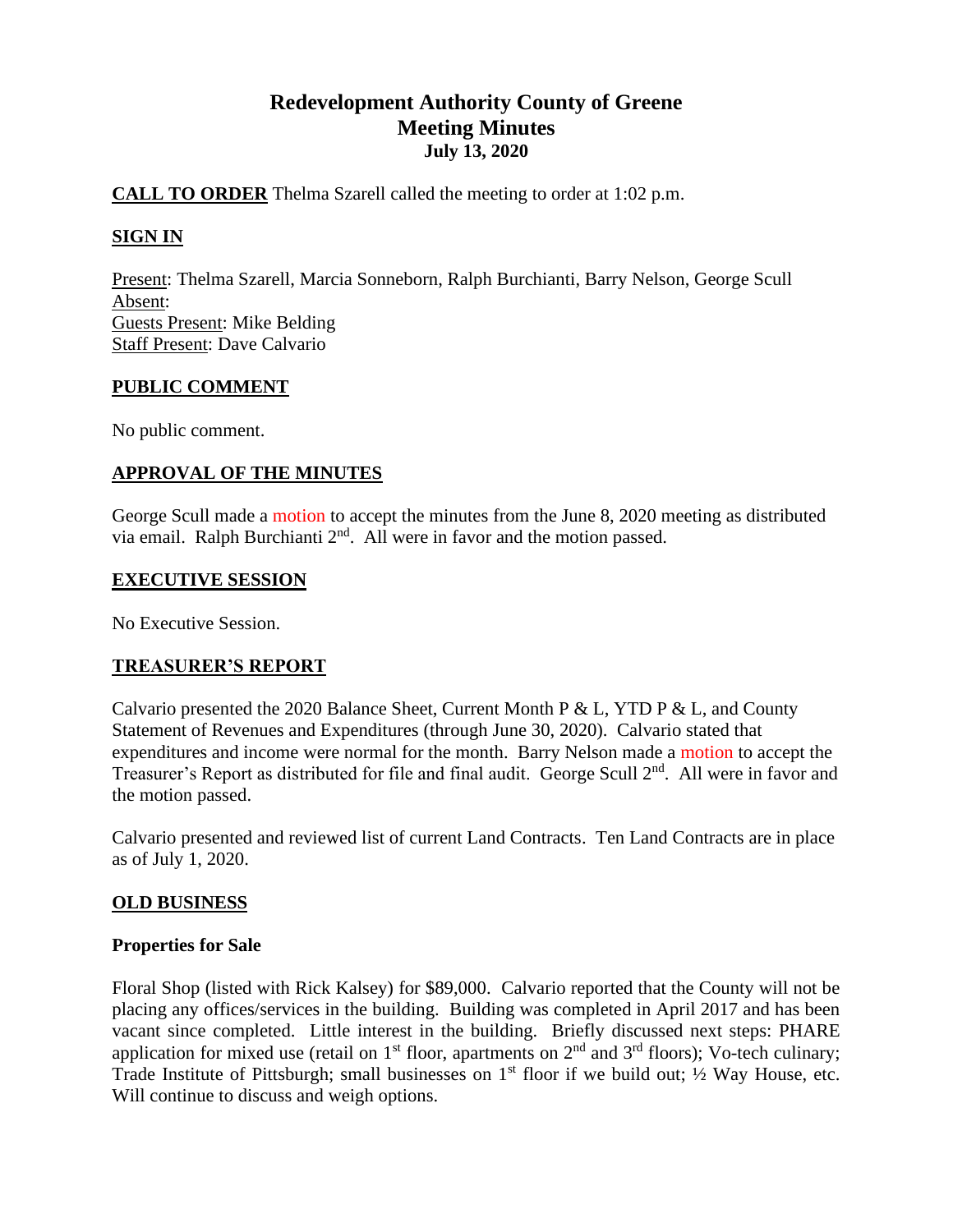George Scull asked that a professional put together a cost estimate on the Floral Shop. Putting commercial on  $1<sup>st</sup>$  floor, and apartments on  $2<sup>nd</sup>$  and  $3<sup>rd</sup>$  floors. Calvario has a meeting with Jamie Harshman from Harshman Engineering on Wednesday and will look at Floral Shop.

46 School St, Clarksville (Upper Chartiers Hill). Sales Agreement signed. Closing delayed due to pandemic and not being able to get into Court House for title search. Still on track to sell. Couple purchased appliances and were delivered.

55-56 B St, Clarksville (GI Town) is For Sale. Asking \$84,900.

#### **Land Bank Law**

SB 667 Land Bank law. Commissioners are in favor of forming Land Bank. Gene Grimm, County Solicitor, believes we will have Land Bank in place by end of 2020.

#### **Delinquent Taxes**

Colin Fitch sent letter to Carmichaels and Jefferson Morgan School Districts asking that taxes be waived on properties purchased at the June 2019 Judicial Sale since RDA is immune. We will need to do this after each Judicial Sale, but are trying to come up with a better solution.

#### **Hiring Full-Time Staff for Steve Salisbury**

Cost to hire a Maintenance Worker 1 distributed (\$54,201.56 annually, salary and benefits included). RDA will need to pay cost of new position. Briefly discussed if RDA can afford the position. Calvario will meet with Ami Cree and Carol Gooden from Controller's Office to review RDA books and if we can afford position.

#### **NEW BUSINESS**

- 1. Signed Land Contract with David Drake and Jadeana Walters for 40 Wood, Nemacolin on July 1.
- 2. Reviewed Land Contract on 1880 Jefferson Rd, with Victoria Murray and letters sent. Land Contract was supposed to be paid in full August 31, 2017. Contract has been extended. She is currently unemployed. After discussion, monthly payment will stay at \$350. Board will revisit when Victoria is employed.
- 3. Land Contract on 127 School St, Melissa Beabout, was paid through June 2020. She has applied for mortgage and asked Calvario for payoff. She reported she is working with Rocket Mortgage.
- 4. Thirteen properties were purchased at the June 30 Judicial Sale. Some will be rehabbed and some demolished. \$45,244.94 spent.
- 5. Discussed whether or not to accept donation of 439 Sheridan Avenue, Nemacolin from Community Bank. Calvario spoke with owner of other ½ of duplex, George Wilson, and he is not interested in the home. Calvario also reported that he spoke with Brandon Nuckles, owner of BNC Remodeling and Construction. Brandon is interested in the home if RDA obtains control.

After discussion, Barry Nelson made a motion to accept 439 Sheridan Avenue as a donation from Community Bank. George Scull 2<sup>nd</sup>. Thelma Szarell and Marcia Sonneborn were in favor. Ralph Burchianti abstained. Motion carried.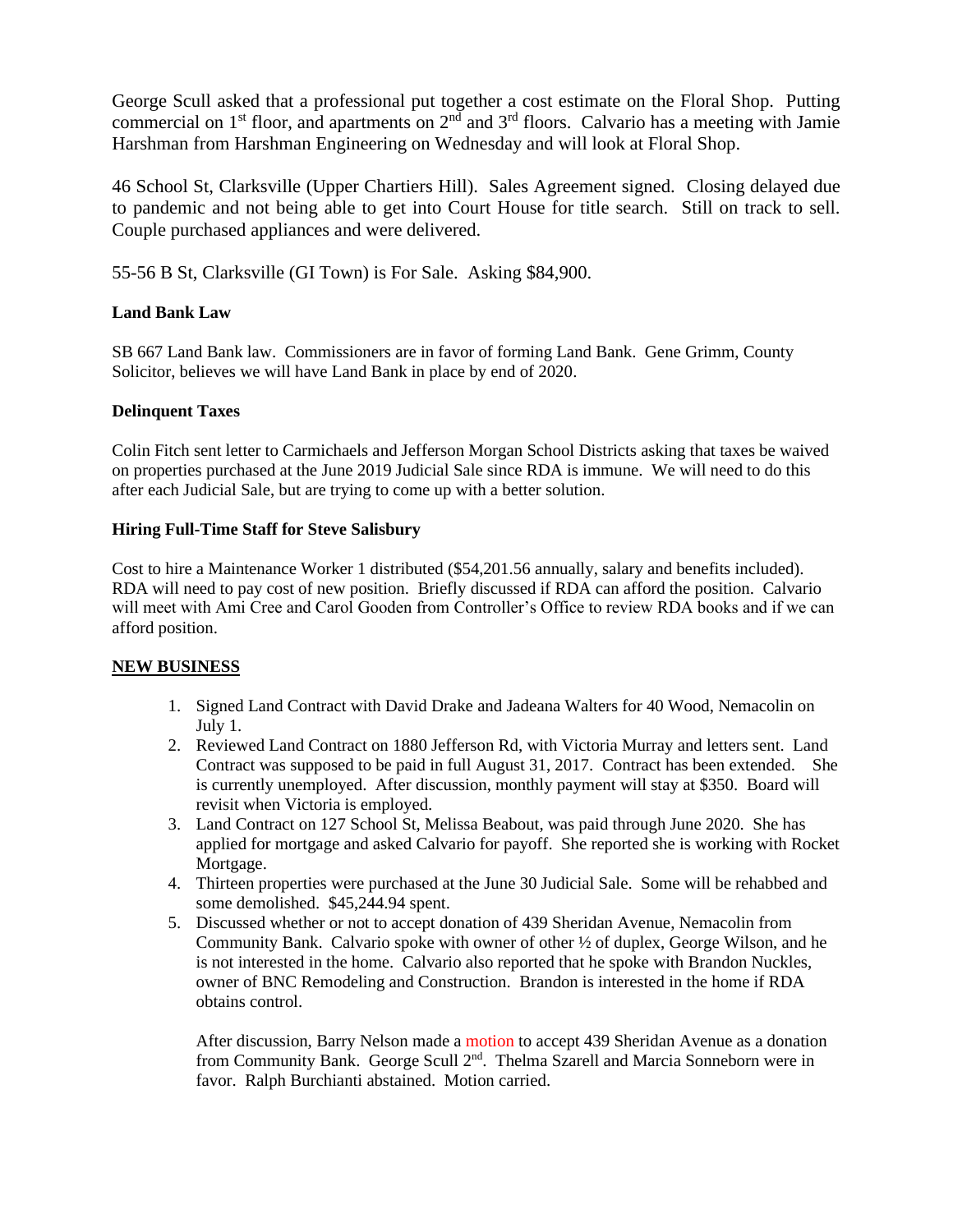After discussion, Barry Nelson made a motion for Calvario to inform Brandon Nuckles of the following: Selling price of \$2,000; submit letter outlining his intentions with the home, start date of repairs, completion date of repairs, he must meet minimum property maintenance standards of Cumberland Township, his intentions will be presented at the August Board meeting, and if approved by Board, RDA will enter into a Sales Agreement with Nuckles. George Scull 2nd. Thelma Szarell and Marcia Sonneborn were in favor. Ralph Burchianti abstained. Motion carried.

- 6. Lease on 81 C St, Clarksville (GI Town) expires August 30. Home is rented to Robbin Howes and son. ½ duplex. Pay \$350 per month. RDA pays water and sewage due to common hookups. Sewer is \$55 per month. Water is \$44 per month. Other  $\frac{1}{2}$  of duplex is now empty. After discussion, Marcia Sonneborn made a motion to increase monthly lease to \$375, and Robbin will be responsible for paying water and sewage. Ralph Burchianti 2<sup>nd</sup>. All were in favor and the motion passed.
- 7. Geotechnical Investigation Report was completed on Nineveh Heights project. \$800,000 in 2018 PHARE was received to build homes with Threshold Housing. Soil is prone to slip and many cubic yards of rock would need to be hauled in to stabilize building pads. Most likely will not build here. Other options will be pursued.
- 8. After discussion, Ralph Burchianti made a motion to accept the donation of 17 Wood, Nemacolin, from Robert Morofsky as long as the title was clear. Marcia Sonneborn 2<sup>nd</sup>. All were in favor and the motion passed.
- 9. Calvario reported that a \$300,000 grant application was being submitted to DCED for blight remediation, and that a resolution was needed from the Board to approve submission of the grant. After discussion, Barry Nelson made a motion to submit the application to DCED for blight remediation. George Scull 2<sup>nd</sup>. All were in favor and the motion passed.
- 10. Calvario reported that a minimum of 10% match is required in order to submit the DCED blight remediation grant application. A higher percentage is looked upon more favorable. After discussion, George Scull made a motion to match the \$300,000 grant application at 16%, \$48,000 with RDA funds. Marcia Sonneborn  $2<sup>nd</sup>$ . All were in favor and the motion passed.
- 11. Tabled establishing selling price on 23 Wood, Nemacolin.
- 12. Reviewed and discussed proposal from Carmichaels Area School District to use 29 Wood, Nemacolin as a study/homework home for students who live in Nemacolin. After discussion Marcia Sonneborn made a motion to continue to pursue proposal as submitted. Barry Nelson 2<sup>nd</sup>. All were in favor and the motion passed.
- 13. Reviewed and discussed offer to purchase land at 247 and 248 Sheridan Avenue, Nemacolin from Mandy Teagarden. Mandy lives next to vacant lot. Blighted duplex was torn down at site May 2019. Marcia Sonneborn made a motion not to accept the offer from Mandy Teagarden and asked Calvario to pull together information on what vacant lots are assessed at in Nemacolin. George Scull 2<sup>nd</sup>. All were in favor and the motion passed.

#### **DIRECTOR'S REPORT**

- 1. Finances. Need to sell houses/LIPCs. Ten LIPCs are in place (1880 Jefferson Rd, 127 School St, 133 Bowlby, 333 Steele Hill Rd, 54 1<sup>st</sup> Ave, 63-64 C St, 323 3<sup>rd</sup> St, 190 March Ave, 126 A St, 40 Wood); and rentals of 295  $5<sup>th</sup>$  Ave, 126 Fairview Ave, 363 Nazer St, 81 C St, and garage in Clarksville (GI Town). Nemacolin home-owner repair payments also are being made monthly.
- 2. Selling properties in Nemacolin once rehabbed (114 Bliss, 23 Diaz, 29 Wood, 64 Diaz) and taking a holistic approach. Calvario reported that meeting with Fred Morecraft, Carmichaels Area School District Superintendent, and four staff members went well. School District would like to invest directly in the youth of Nemacolin beyond the normal school day. Calvario also reported that he met with Pastors of Crosspoint Church in Carmichaels and they are interested in supporting efforts of the School District and RDA in Nemacolin.